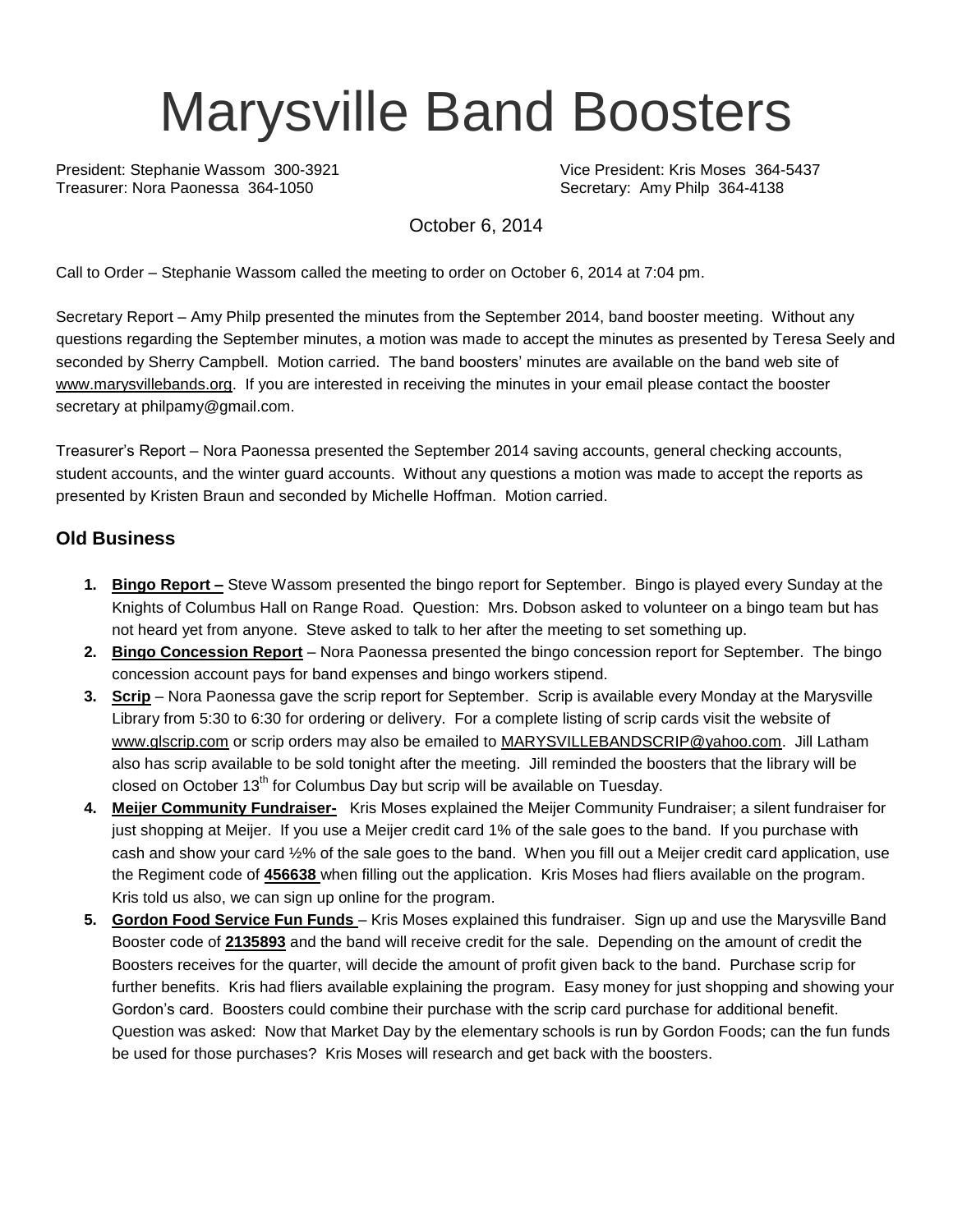- **6. Goodsearch.com** Nora Paonessa explained the program for [www.goodsearch.com](http://www.goodsearch.com/) and [www.goodshop.com](http://www.goodshop.com/) . Thus far this year we have earned \$39. Use [www.goodsearch.com](http://www.goodsearch.com/) for your search engine and the band receives a penny for every search. Use [www.goodshop.com](http://www.goodshop.com/) for your shopping and the band will receive a percentage of your purchases. Use Marysville Viking Regiment on the tool bar.
- **7. Winter Color Guard Report** Carrie Comstock said she had nothing to report for this meeting.
- **8. Student Accounts** Stephanie Wassom explained that student accounts are available any time. New account statements are scheduled to come out at the Christmas concerts for both the high and middle schools.
- **9. Wally's Supermarket** Jim Harris reported that he will contact Wally's Supermarket for a date in November.
- **10. Mum Sale** Rochelle Fischer reported that 1911 mums were sold for the fall mum sale. This sale meant over \$9000 will be going into student accounts. Rochelle said she had very few volunteers this year to help sort and wait on band families; they worked very hard. She wanted to thank those that did volunteer to help.
- **11. Homecoming Spaghetti Dinner** –Lisa Novy said 996 tickets were sold for the spaghetti dinner. Two hundred and eight were sold by the  $7<sup>th</sup>$  and  $8<sup>th</sup>$  graders. Higher sales than last year. She wanted to thank all the volunteers for help, money, and donations.
- **12. Lincoln Ford Driven to Give Fundraiser** Stephanie told the boosters that the Lincoln Ford Driven to Give Fundraiser will be held on October 11, 2014 from 9 – 4 at Northgate Ford in Port Huron. The activity works by registering, test driving a Lincoln, and then filling out a survey form. Lincoln will donate \$20 per drive. One drive per family with the driver over 21 years of age. On this same day Big Reds are also hosting a test drive program with Cawood Auto from 8:30 – 2. We are encouraging all to drive for both bands. Scott Jones will do the same for his band.
- **13. Cookie Dough Fundraiser** Colleen Ryan told the boosters that the cookie dough fundraiser has kicked off on October 1<sup>st</sup>. The sale will be from October 1<sup>st</sup> – October 15<sup>th</sup>. The delivery will be November 11. Volunteers for delivery will be needed starting at 1 pm in the middle school cafeteria. Pick up is scheduled for 3:30 to 6:00.
- **14. Chaperones** Teresa Seely said chaperones are going well. She also has all chaperones scheduled for MSBOA.

#### **Band Director's Report**

- 1. MSBOA on October 7, 2014 at Memorial Stadium in Port Huron. Freshmen compete at 6:30 and Regiment at 8:00. Those interested in purchasing MSBOA pictures must bring the order form and money tomorrow night. If it is raining the students still will march, unless it is storming it will be postponed until October 14.
- 2. Ford Field t-shirt order and patch order forms for MCBA have been sent home. Mr. Duso needs a volunteer to collect the order forms/money, place the order, and disburse after the state competition. See Mr. Duso.
- 3. Senior Band Night for the October 24, 2014 football game. All senior parents meet before the game at 6 p.m. in the auditorium to line up.
- 4. Special Recognition for the parent volunteers for the September 27 marching competition. So many helped on that difficult day. Steve and Stephanie for all that you do. Scott Jones for thinking quickly to prepare how the students could perform, yet stay off the field. Pit Crews 16 parents. Colleen Ryan for taking pictures. Chaperones overseeing the students. Past student nurse Stacey Tyree helping in pit. Prop people Glenn Moore, Rich Clark, Mr. Turpel, Mr. Sylvia, Mr.Bush, and others. Mrs. Badley for xylophone repair, Mr. Sylvia for welding project for pit trailer. This band needs many volunteers for all the different activities. It takes a triangle of people to make a successful band program. Student at the top of the triangle, parents, and teacher at the base.